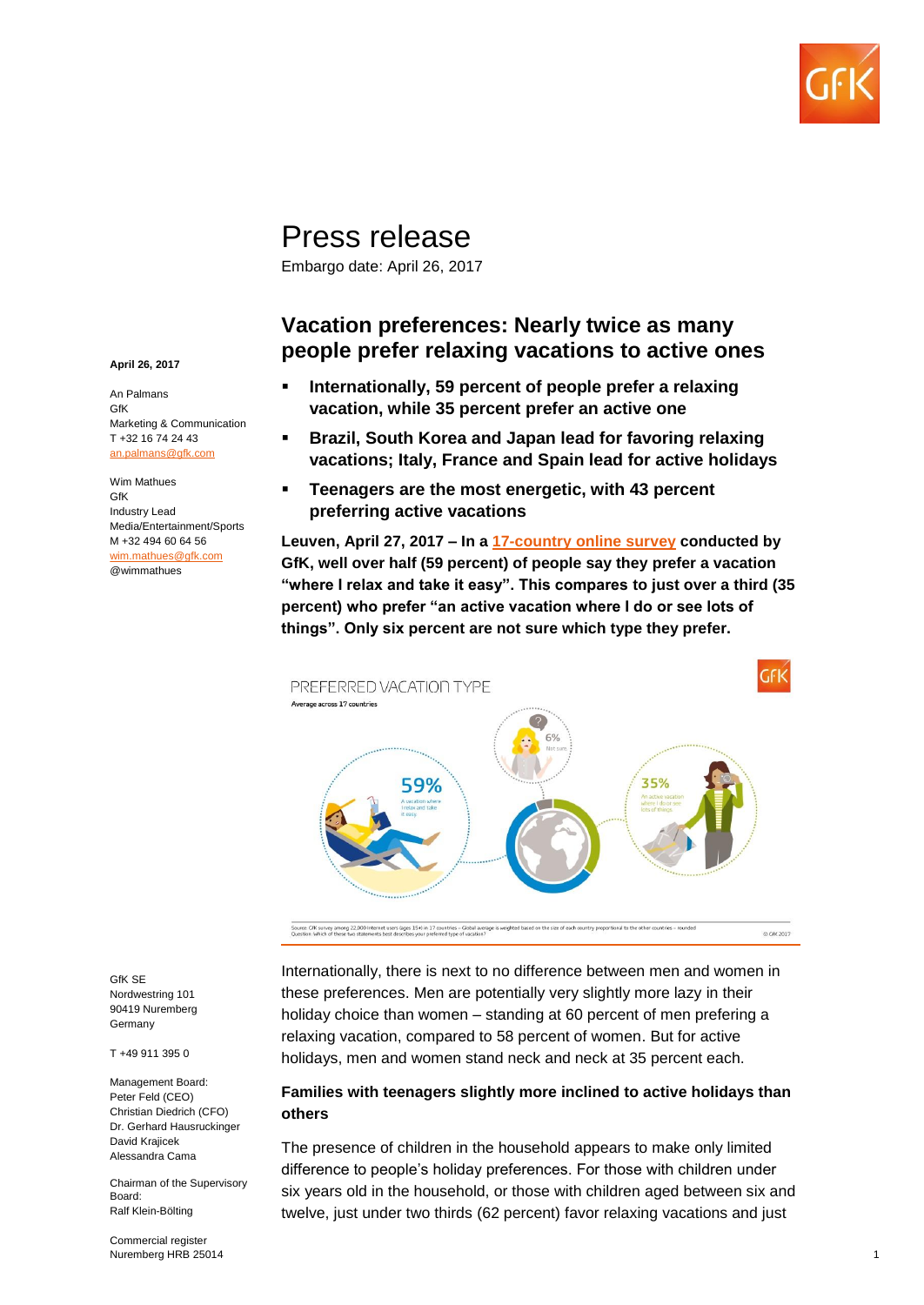

over a third favor active ones.

For people with teenagers in the household, relaxing holidays become slightly less popular, falling to 57 percent, while active holidays rise to 39 percent.

## **Teenagers most inclined to energetic vacations; those aged in their forties are most inclined to lazy ones**

Internationally, the biggest differences we see are when it comes to age groups. Teenagers are the most inclined to favor active holidays, with 43 percent selecting this and 51 percent preferring a relaxing holiday. The preference for active vacations then drops steadily with each age band, ending with those aged in their fifties, and those aged 60 or over, both standing at just one third (33 percent) favoring active holidays.

However, the age group with the highest percentage saying they prefer relaxing holidays is not the oldest two age groups – it is those aged in their forties, standing at 64 percent. Compare this to those aged 60 or over, where 57 percent say they favor relaxing vacations.

### **Nearly half of Italians and French prefer active holidays, while over two thirds of Brazilians and South Koreans want to relax**

Italy (45 percent), France (44 percent) and Spain (43 percent) lead in having the highest percentage of their online population who prefer active vacations where they do and see lots of things.

In contrast, Brazil (71 percent), South Korea (66 percent) and Japan (also 66 percent) lead for having the highest percentages preferring a relaxing vacation where they take it easy.

Laurence Michael, global lead of travel and hospitality research at GfK, comments, "The value of these findings for the travel industry lies in combining this self-reported data with our travel insights, which are based on live forward booking data from a growing number of sales points. With this multi-layered approach, we understand what is being booked and by whom - helping our clients to fine-tune their audience segmentation and identify customer potential, both globally and at country-specific level."

Download GfK's complimentary report showing full findings for each of the 17 countries: [www.gfk.com/global-studies/global-study-overview/](http://www.gfk.com/global-studies/global-study-overview/)